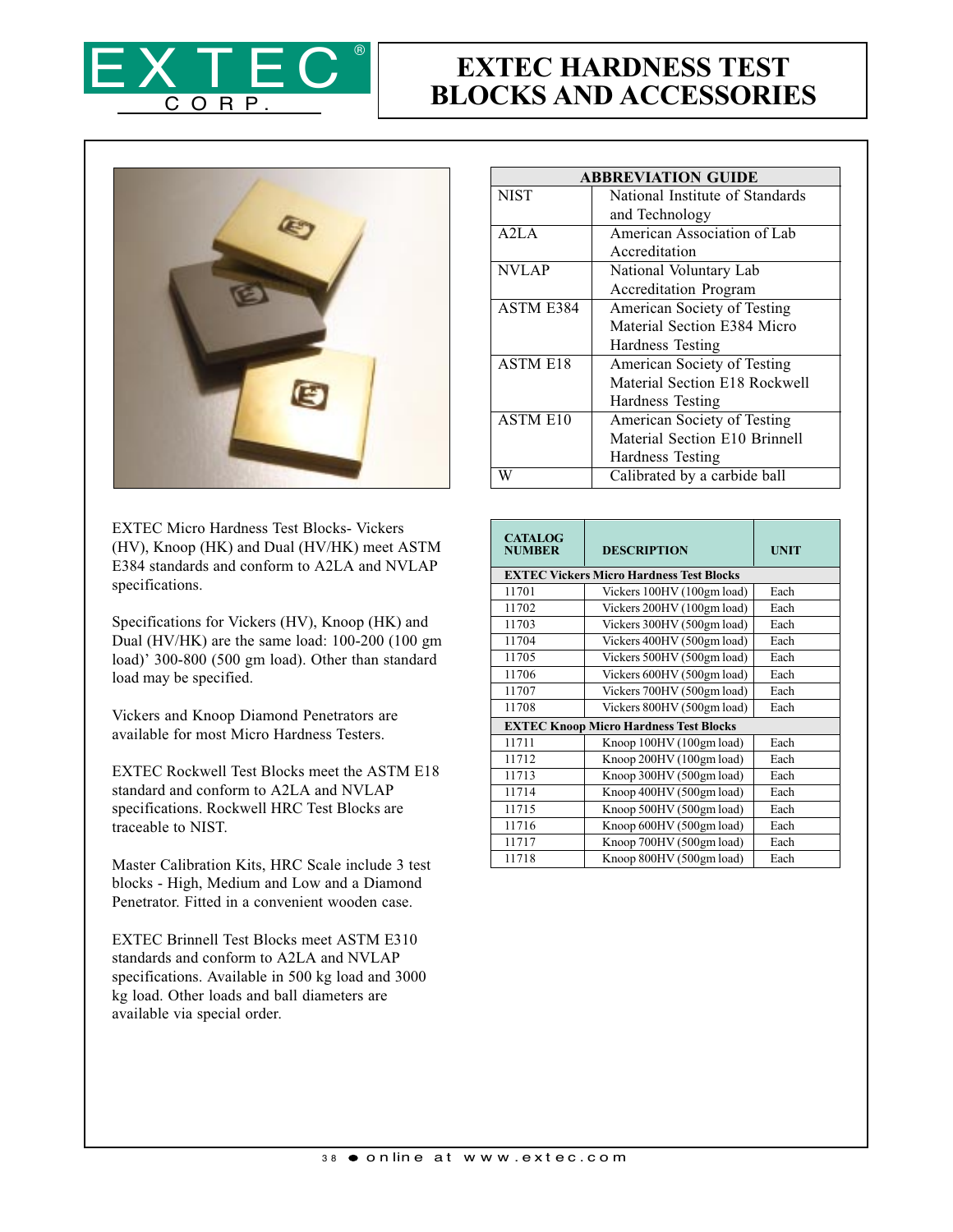

## EXTEC HARDNESS TEST BLOCKS AND ACCESSORIES

| <b>CATALOG</b><br><b>NUMBER</b>                                  | <b>DESCRIPTION</b>                                         | <b>UNIT</b> |  |
|------------------------------------------------------------------|------------------------------------------------------------|-------------|--|
|                                                                  | <b>EXTEC Dual Vickers/Knoop Micro Hardness Test Blocks</b> |             |  |
| 11721                                                            | Vickers/Knoop 100HV<br>(100gm load)                        | Each        |  |
| 11722                                                            | Vickers/Knoop 200HV<br>(100gm load)                        | Each        |  |
| 11723                                                            | Vickers/Knoop 300HV<br>(500gm load)                        | Each        |  |
| 11724                                                            | Vickers/Knoop 400HV<br>(500gm load)                        | Each        |  |
| 11725                                                            | Vickers/Knoop 500HV<br>(500gm load)                        | Each        |  |
| 11726                                                            | Vickers/Knoop 600HV<br>(500gm load)                        | Each        |  |
| 11727                                                            | Vickers/Knoop 700HV<br>(500gm load)                        | Each        |  |
| 11728                                                            | Vickers/Knoop 800HV<br>(500gm load)                        | Each        |  |
| <b>EXTEC Diamond Penetrators (*specify manufacturer's model)</b> |                                                            |             |  |
| 11730                                                            | Vickers (HV)*                                              | Each        |  |
| 11734                                                            | $K$ noop $(HK)^*$                                          | Each        |  |

| <b>CATALOG</b><br><b>NUMBER</b>              | <b>DESCRIPTION</b> | <b>UNIT</b> |
|----------------------------------------------|--------------------|-------------|
| <b>EXTEC Vickers Calibration Test Blocks</b> |                    |             |
| 11731                                        | Vickers 100HV 5 kg | Each        |
| 11732                                        | Vickers 200HV 5 kg | Each        |
| 11733                                        | Vickers 300HV 5 kg | Each        |
| 11754                                        | Vickers 500HV 5 kg | Each        |
| 11736                                        | Vickers 600HV 5 kg | Each        |

| <b>CATALOG</b><br><b>NUMBER</b> | <b>DESCRIPTION</b>                            | <b>UNIT</b> |
|---------------------------------|-----------------------------------------------|-------------|
|                                 | <b>EXTEC Rockwell Calibration Test Blocks</b> |             |
| 11741                           | Rockwell 65 HRC                               | Each        |
| 11742                           | Rockwell 63 HRC                               | Each        |
| 11743                           | Rockwell 55 HRC                               | Each        |
| 11744                           | Rockwell 50 HRC                               | Each        |
| 11745                           | Rockwell 45 HRC                               | Each        |
| 11746                           | Rockwell 40 HRC                               | Each        |
| 11747                           | Rockwell 35 HRC                               | Each        |
| 11748                           | Rockwell 30 HRC                               | Each        |
| 11759                           | Rockwell 25 HRC                               | Each        |
| 11750                           | Rockwell 95 HRBW                              | Each        |
| 11751                           | Rockwell 85 HRBW                              | Each        |
| 11752                           | Rockwell 70 HRBW                              | Each        |
| 11753                           | Rockwell 60 HRBW                              | Each        |
| 11754                           | Rockwell 50 HRBW                              | Each        |
| 11755                           | Rockwell 40 HRBW                              | Each        |
| 11756                           | Rockwell 30 HRBW                              | Each        |
| 11757                           | Rockwell 20 HRBW                              | Each        |
| 11758                           | Rockwell 10 HRBW                              | Each        |
| 11759                           | Rockwell 85 HRA                               | Each        |
| 11760                           | Rockwell 83 HRA                               | Each        |
| 11761                           | Rockwell 73 HRA                               | Each        |
| 11762                           | Rockwell 60 HRA                               | Each        |
| 11763                           | Rockwell 90 HREW                              | Each        |
|                                 | Rockwell 80 HREW                              | Each        |
| 11764                           |                                               |             |
| 11765                           | Rockwell 70 HREW                              | Each        |
| 11766                           | Rockwell 60 HREW                              | Each        |
| 11767                           | Rockwell 50 HREW                              | Each        |
| 11768                           | Rockwell 90 HR15N                             | Each        |
| 11769                           | Rockwell 91 HR15N                             | Each        |
| 11770                           | Rockwell 83 HR15N                             | Each        |
| 11771                           | Rockwell 71 HR15N                             | Each        |
| 11772                           | Rockwell 83 HR30N                             | Each        |
| 11773                           | Rockwell 80 HR30N                             | Each        |
| 11774                           | Rockwell 45 HR30N                             | Each        |
| 11775                           | Rockwell 91 HR15TW                            | Each        |
| 11776                           | Rockwell 88 HR15TW                            | Each        |
| 11777                           | Rockwell 86 HR15TW                            | Each        |
| 11778                           | Rockwell 84 HR15TW                            | Each        |
| 11779                           | Rockwell 80 HR15TW                            | Each        |
| 11780                           | Rockwell 73 HR15TW                            | Each        |
| 11781                           | Rockwell 79 HR30TW                            | Each        |
| 11782                           | Rockwell 73 HR30TW                            | Each        |
| 11783                           | Rockwell 69 HR30TW                            | Each        |
| 11784                           | Rockwell 65 HR30TW                            | Each        |
| 11785                           | Rockwell 60 HRFW                              | Each        |
| 11786                           | Rockwell 50 HR30TW                            | Each        |
| 11787                           | Rockwell 43 HR30TW                            | Each        |
| 11788                           | Rockwell 80 HRFW                              | Each        |
| 11789                           | Rockwell 54 HR45TW                            | Each        |